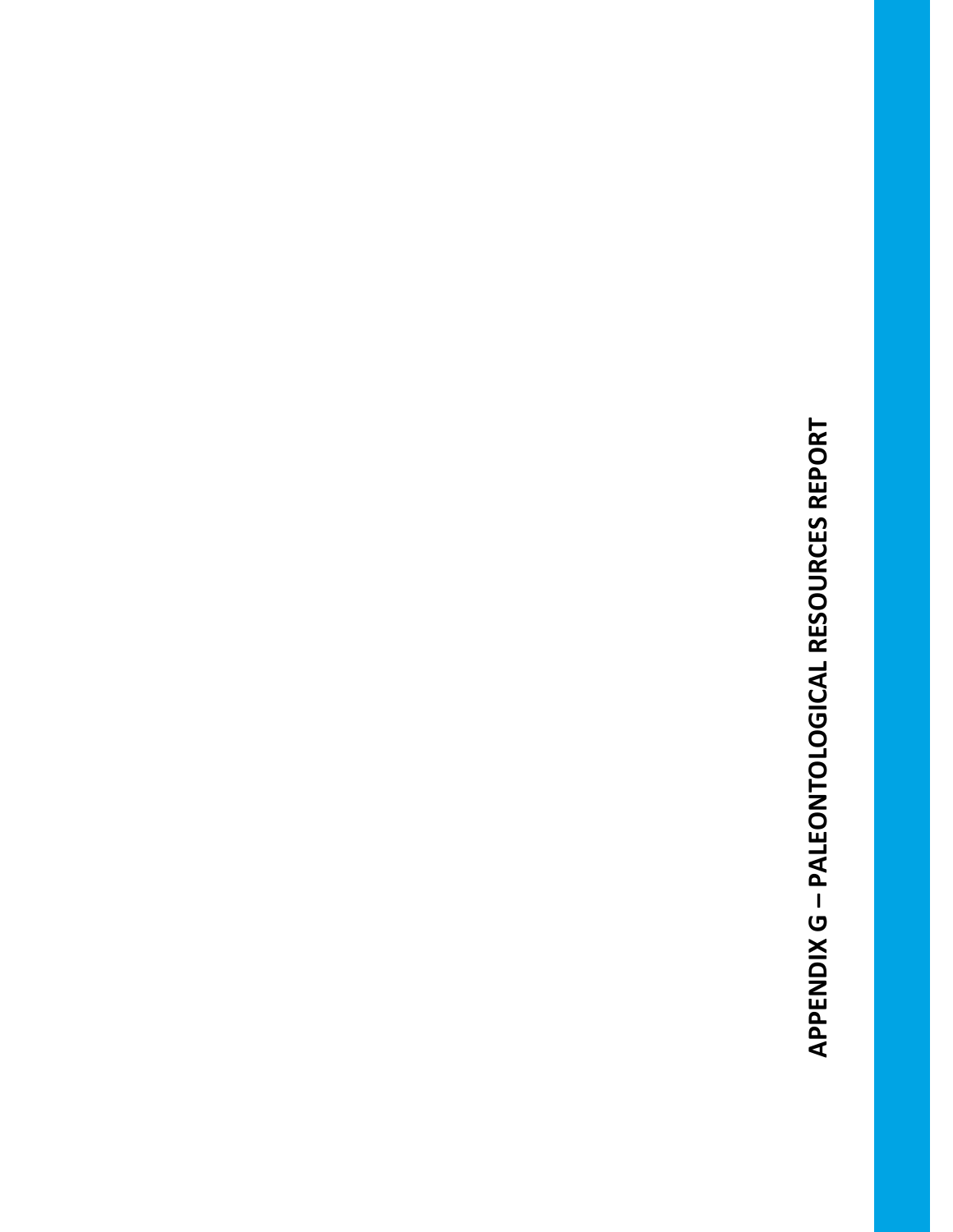City of Moorpark

# **CHAMBERS ROUP**

February 7, 2022 5 Hutton Centre Drive, Suite 750 Santa Ana, CA 92707

Shanna Farley-Judkins Principal Planner Community Development Department City of Moorpark 799 Moorpark Ave. Moorpark, CA 93021

#### **Subject: Everett Street Terraces Project Paleontological Records Search and Literature Review Summary Letter Report**

Dear Ms. Farley-Judkins,

Chambers Group, Inc. (Chambers Group) provides this report for paleontological resources services to City of Moorpark in support of the Everett Street Terraces Project (Project, Proposed Project), in the City of Moorpark, Ventura County, California. Chambers Group has completed a Desktop Assessment of Paleontological Resources. This assessment included paleontological resources record search and literature review for the study area (Figure 1). The purpose of the review was to gather and analyze information needed to assess the potential for impacts to paleontological resources within the Proposed Project area.

#### Location and Geologic Setting

The proposed Everett Street Terraces Project in Moorpark is located within Little Simi Valley, an area with a complex geologic history. As part of the Transverse Ranges geomorphic province, the region is comprised of east-west trending sequence of mountain ranges and valleys. The province itself can be divided into over a dozen smaller regions including the late Cenozoic Ventura basin, an elongated sedimentary trough in which Moorpark is located (Squires 1997). The western portion of the basin is covered by the Pacific Ocean while the eastern boundary of the basin is the San Gabriel fault. The Ventura basin is bound by the Santa Ynez Mountains and Topatopa Mountains to the north and by the Santa Monica Mountains to the south.

#### Methods of Review

A paleontological record search was conducted by the Natural History Museum of Los Angeles County on October 1, 2021. The search produced no known fossil localities that lie within the Proposed Project site, but localities have been documented nearby within the same sedimentary deposits found within the Project site (Bell 2021). A fossil horse (*Equus occidentalis*) ([locality] LACM VP 6107) was found at the surface in Pleistocene terrace deposits east of Alamos Canyon and north of Hwy 118, Strathearn, two Pleistocene-aged Mastodons (Mammut) (LACM VP 7455 and LACM VP 7594) from unknown depths were found near Legacy Drive/north of Simi Valley and north of Presidio Drive in Simi Valley, respectively. In addition, scoter (*Melanitta*), albatross (*Diomedea*), shearwater (*Puffinus*), auk (*Mancalla*), cormorant (*Phalacrocorax*), baleen whale (*Balaenidae*), rorquals (*Balaenopteridae*), eared seal (*Otariidae*), sea snake (*Hydrosphiisae*), rock bass (*Paralabax*), sturgeon (*Acipenser*) were all discovered from unknown depths within the Saugus Formation near the intersection of Mine Road and Tapo Canyon Road in the Santa Susana Mountains. Bivalves were identified from unknown depths of the marine facies of the Saugus Formation west of the Los Posas Country Club.

A self-search was also conducted through the University of California Museum of Paleontology Berkeley (UCMP) database. A tooth from a fossil horse (*Equus occidentalis*) (#32958) dating to the Pleistocene/Pliocene was discovered from the Saugus Formation in Camarillo, Ventura County.



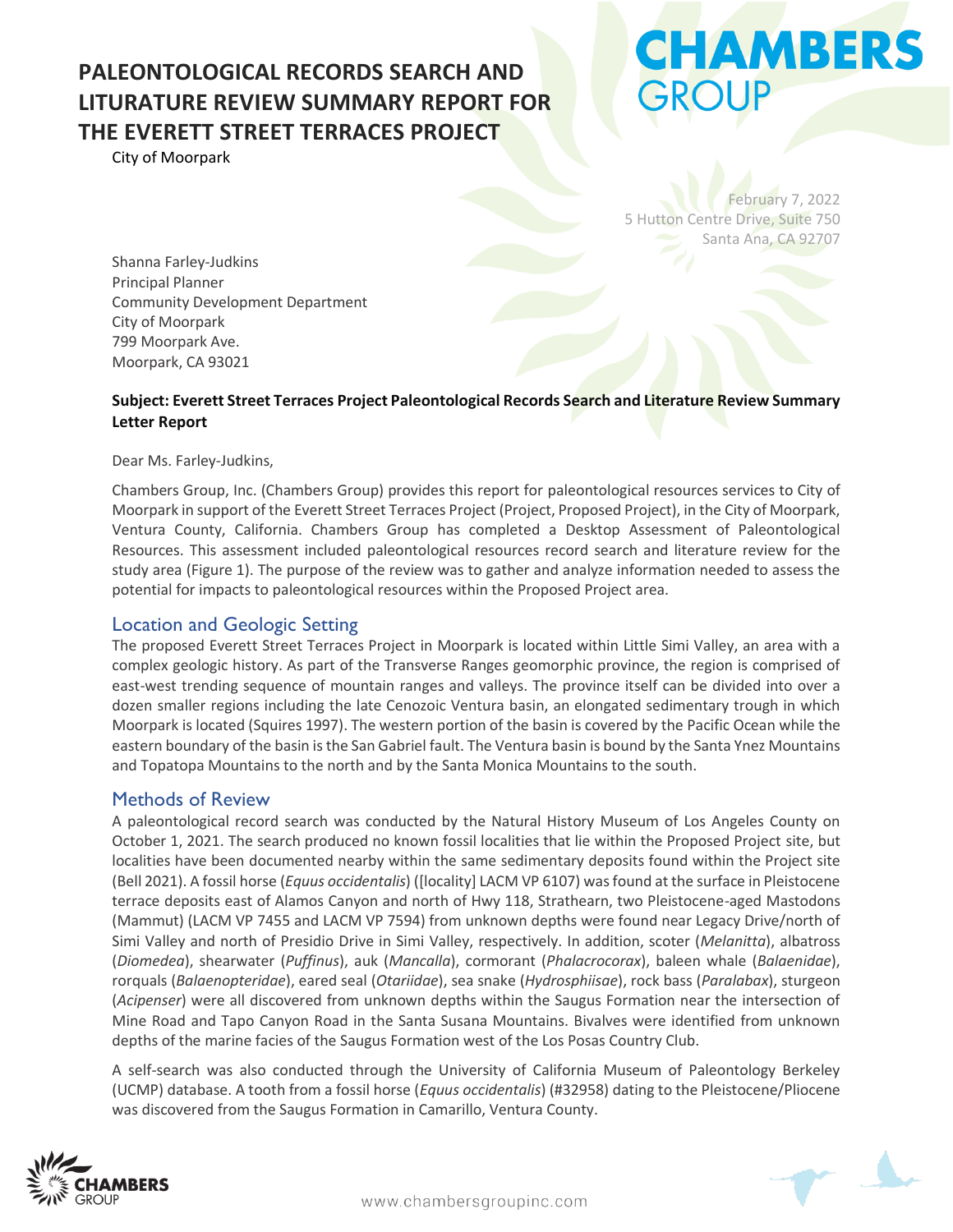# **CHAMBERS** GROUP

City of Moorpark





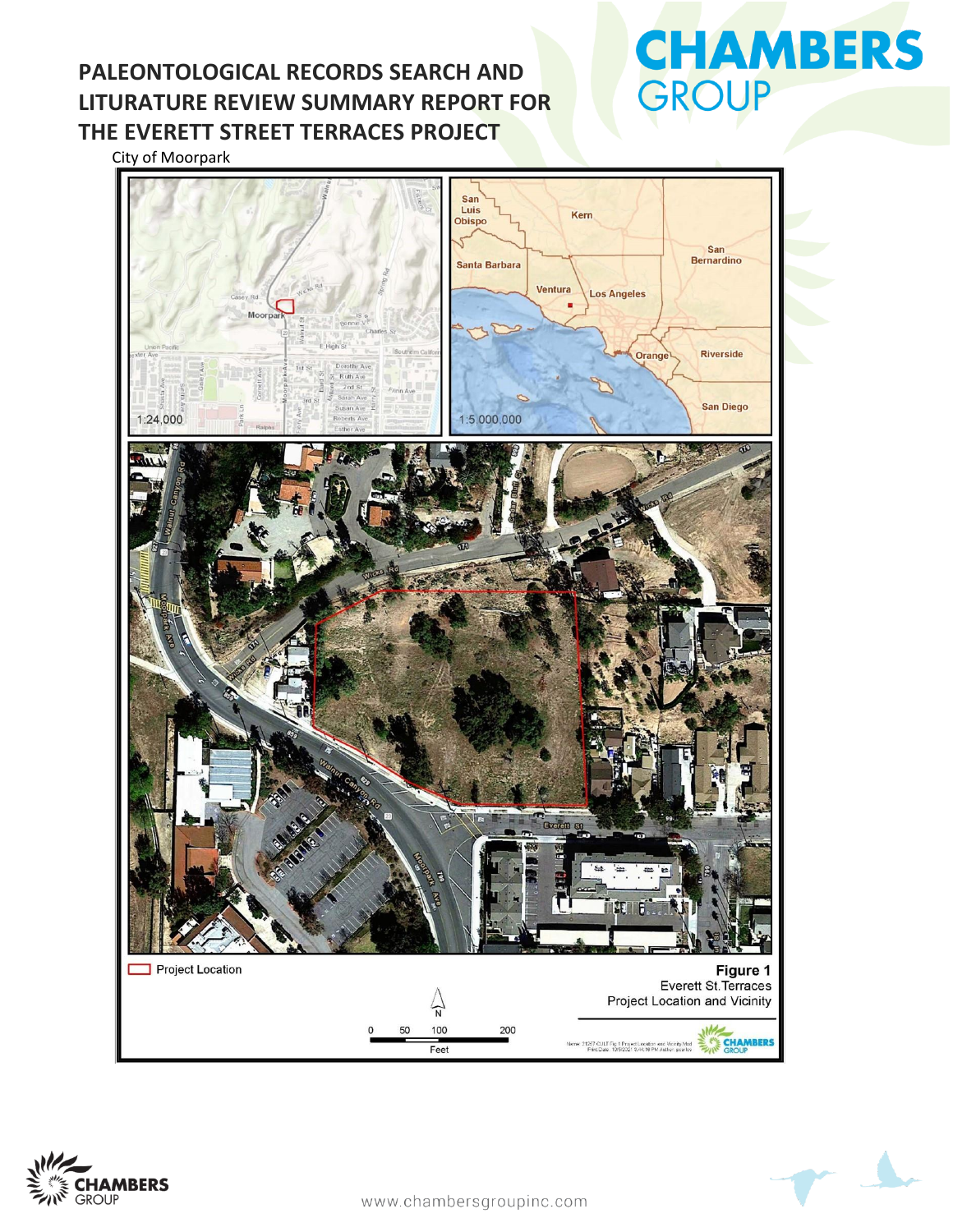# **CHAMBERS** GROUP

#### City of Moorpark

#### **Discussion**

As evident above, the occurrences of paleontological resources are closely tied to the geologic units (formations or members) that contain them. With this in mind, a detailed literature search was conducted on the geologic units underlying the Project site as well as their paleontological sensitivity to produce paleontological resources. Geologic mapping by Jennings and Strand (1969) indicates that Holocene alluvium (last 10,000 years) and upper Pleistocene (500,000 to 10,000 years) nonmarine terrace deposits have been mapped within the proposed Project. Given that paleontological resources have been documented nearby in deeper units, there is the potential to impact the marine to nonmarine Saugus Formation (upper Pliocene to lower Pleistocene (3 to 1 million years) as well. Below is a brief description of each geologic unit in the Project site.

#### Holocene Alluvium (Qaf)

Holocene alluvium surficial deposits cover the valley floor. This alluvium is composed of unconsolidated sandy, silty, clay materials representing alluvial fan and valley deposits, colluvium, active alluvial fans, and active stream deposits. These deposits are generally void of fossils due to their relatively young age.

#### Upper Pleistocene Nonmarine Terrace Deposits (Qt)

Quaternary terrace deposits appear mainly as soil-like varying from fine sandy clays to clayey sands to reddishbrown medium to very coarse sands and gravels (City of Moorpark 1994). As fossil vertebrates have been identified from Pleistocene deposits in the past, there is a likelihood of encountering similar fossils during Project construction.

#### Upper Pliocene to Lower Pleistocene Saugus Formation (Pu, Puc, Pc, Qp, Qc, Qm)

The Plio-Pleistocene Saugus Formation can be divided into a lower marine portion and a nonmarine upper portion. The lower portion is composed of interfingering sandstone, coquinite, and conglomerate deposits with occurrences of limestone and laminated mudstone representing a shallow marine environment (White 1985). The sandstone in this lower unit is very rich in macrofossils including snails, clams, sea urchins, sand dollars, great-white shark teeth, whale, and land plants (Squire 1997). The upper portion of the Saugus Formation consists of poorly indurated, medium to coarse sandstone interbedded with pebble-boulder conglomerate representing a river floodplain deposit (White 1985). The sandstone and conglomerate within this upper portion have yielded fossil remains of horse, tapir, deer, and mastodons (Squire 1997). The contact between the lower and upper is gradational and is represented by interfingering of shallow-marine beds with river deposits.

#### Recommendations

Due to the sensitivity of the Project site and surrounding area to produce paleontological resources during ground disturbing activities, mitigation measures that are in line with standards set by the City of Moorpark and will serve to reduce potential impacts are recommended prior to ground disturbance. As well as following the County of Ventura's goals pertaining to paleontological resources outlined in Sections 1.8.1 & 1.8.2 of the Resources element of the County of Ventura General Plan, these mitigation measures are recommended to ensure that the Guidelines of the Society of Vertebrate Paleontology (SVP) and the Guidelines of the State Office of Historic Preservation are fulfilled and shall be performed in consultation with professional archaeologists and paleontologists. The following mitigation measures should be considered and implemented in support of this Project with the intent to reduce potential impacts to paleontological resources to less than significant:

**MM PAL-01**: Prior to issuance of a Zoning Clearance for a grading permit, the applicant shall be required to obtain the services of a qualified project paleontologist to remain on-call for the duration of the proposed ground disturbing construction activity. The paleontologist selected must be



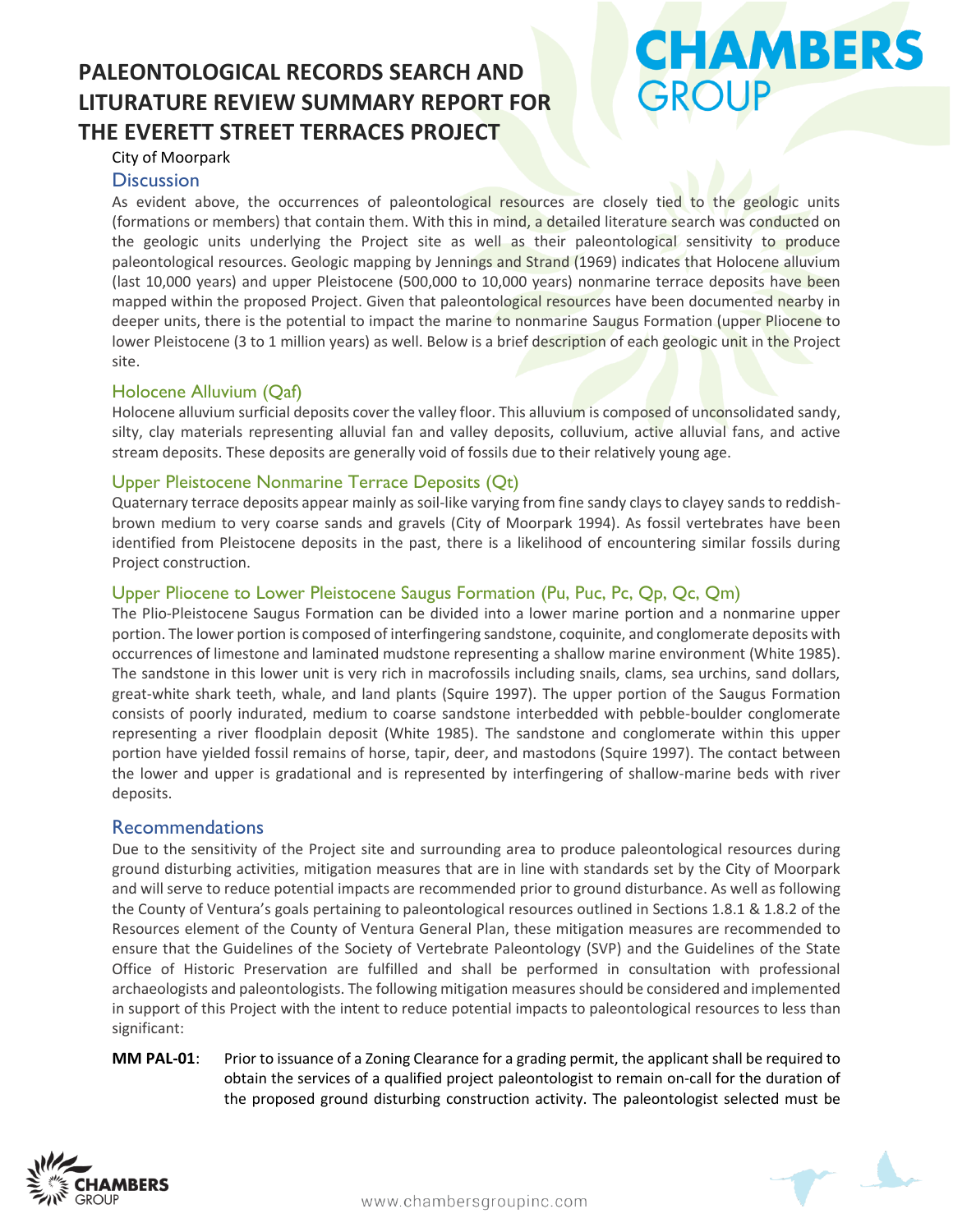City of Moorpark

approved in writing by the Community Development Director. Upon approval or request by the Community Development Director, a paleontological mitigation plan (PMP) outlining procedures for paleontological data recovery shall be prepared for the Proposed Project and submitted to the Community Development Director for review and approval. The development and implementation of the PMP shall include consultations with the Applicant's engineering geologist as well as a requirement that the curation of all specimens recovered under any scenario shall be through the Los Angeles County Museum of Natural History (LACMNH). All specimens become the property of the City of Moorpark unless the City chooses otherwise. If the City accepts ownership, the curation location may be revised. The PMP shall include developing a multilevel ranking system, or Potential Fossil Yield Classification (PFYC), as a tool to demonstrate the potential yield of fossils within a given stratigraphic unit. The PMP shall outline the monitoring and salvage protocols to address paleontological resources encountered during ground disturbing activities. As well as the appropriate recording, collection, and processing protocols to appropriately address any resources discovered. The cost of data recovery is limited to the discovery of a reasonable sample of available material. The interpretation of reasonableness rests with the Community Development Director.

**MM-PAL-2** At the completion of all ground-disturbing activities, the project paleontologist shall prepare a final paleontological mitigation report summarizing all monitoring efforts and observations, as performed in line with the PMP, and all paleontological resources encountered, if any. As well as providing follow-up reports of any specific discovery, if necessary.

Chambers Group is available to assist with any further support, document preparation, or consultation related to Paleontological resources. Please contact the Chambers Group Project Manager/Planner, Meghan Gibson, or the Chambers Group Principal Investigator for Paleontology and author of this report at the contact information below if you have any questions or comments regarding this report.

Sincerely, CHAMBERS GROUP, INC.

NKottachchi

Niranjala Kottachchi *Principal Investigator, Paleontology*  949-261-5414 5 Hutton Centre Drive, Suite 750 Santa Ana, CA 92707





**CHAMBERS** 

GROUP